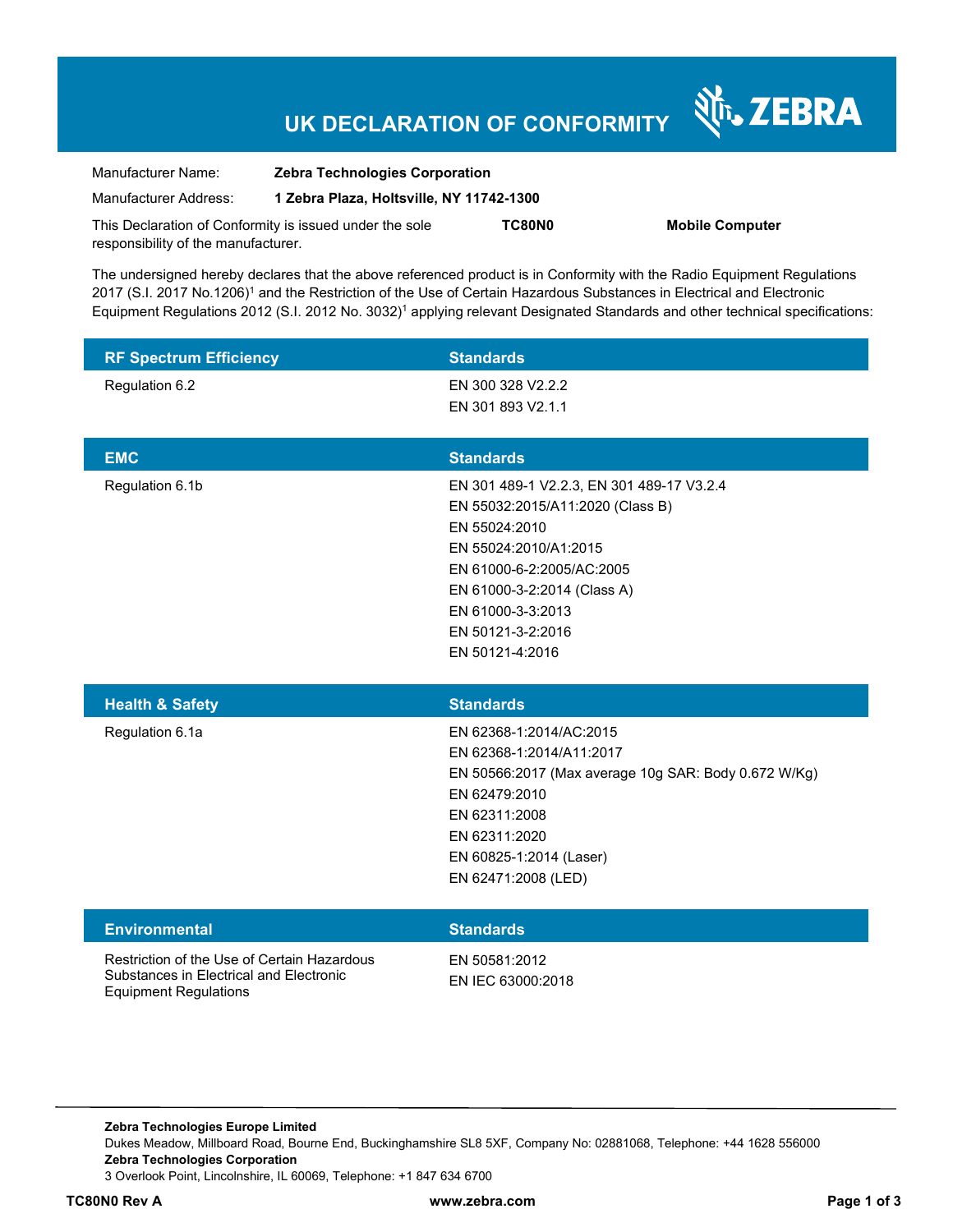# **UK DECLARATION OF CONFORMITY**

With regard to the Radio Equipment Regulations 2017 (S.I. 2017 No.1206)<sup>1</sup>, the conformity assessment procedure referred to in regulation 41(4)(a) and detailed in Schedule 2 has been followed.

 $^{\rm 1}$  As amended by applicable EU withdrawal legislation implemented at the time of issuing this declaration

#### **Signed on behalf of Zebra Technologies Corporation**

*(Signature of authorized person)* Marco Belli Rev: A Sr. Manager, Regulatory **Date: 15 April 2021** Place: Bourne End, UK

Nr. ZEBRA